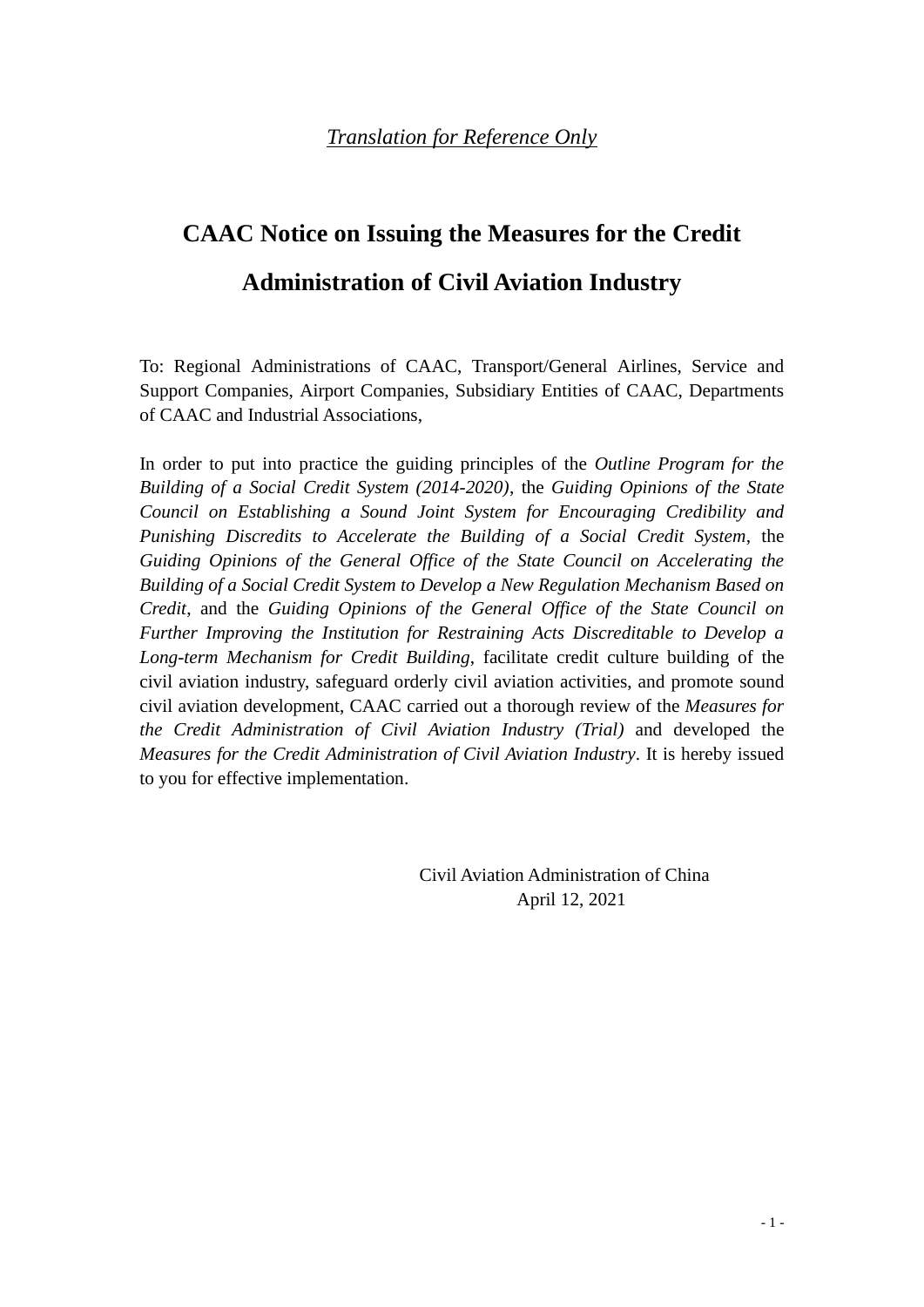## **Measures for the Credit Administration of Civil Aviation**

#### **Industry**

## **Chapter I General Provisions**

**Article 1** In order to put into practice the guiding principles of the *Outline Program for the Building of a Social Credit System (2014-2020)(GF [2014] No. 21, State Council)*, the *Guiding Opinions of the State Council on Establishing a Sound Joint System for Encouraging Credibility and Punishing Discredits to Accelerate the Building of a Social Credit System (GF [2016] No. 33, State Council)*, the *Guiding Opinions of the General Office of the State Council on Accelerating the Building of a Social Credit System to Develop a New Regulation Mechanism Based on Credit (GBF [2019] No. 35)*, and the *Guiding Opinions of the General Office of the State Council on Further Improving the Institution for Restraining Acts Discreditable to Develop a Long-term Mechanism for Credit Building (GBF [2020] No. 49)*, facilitate credit culture building of the civil aviation industry, safeguard orderly civil aviation activities, and promote sound civil aviation development, the Measures are developed in accordance with relevant laws, and administrative regulations and rules.

**Article 2** The Measures shall apply to administration of acts of discredit by legal persons and other organizations (hereinafter referred to as organizations) and individuals (hereinafter referred to as the subjects) who engage in civil aviation activities within the territory of the People's Republic of China or civil aviation activities outside the territory of the People's Republic of China that require China's approval.

**Article 3** Civil Aviation Administration of China (hereinafter referred to as CAAC) is in charge of nationwide credit administration of the civil aviation industry, and regional administrations of the CAAC (hereinafter referred to as regional administrations) are in charge of credit administration of the civil aviation industry within their respective jurisdictions.

Legal departments of civil aviation administrative organs are in charge of putting on record and removing records of credit information of civil aviation industry (hereinafter referred to as credit records), and civil aviation service departments are in charge of determining, correcting and utilizing information of serious discredit acts of subjects.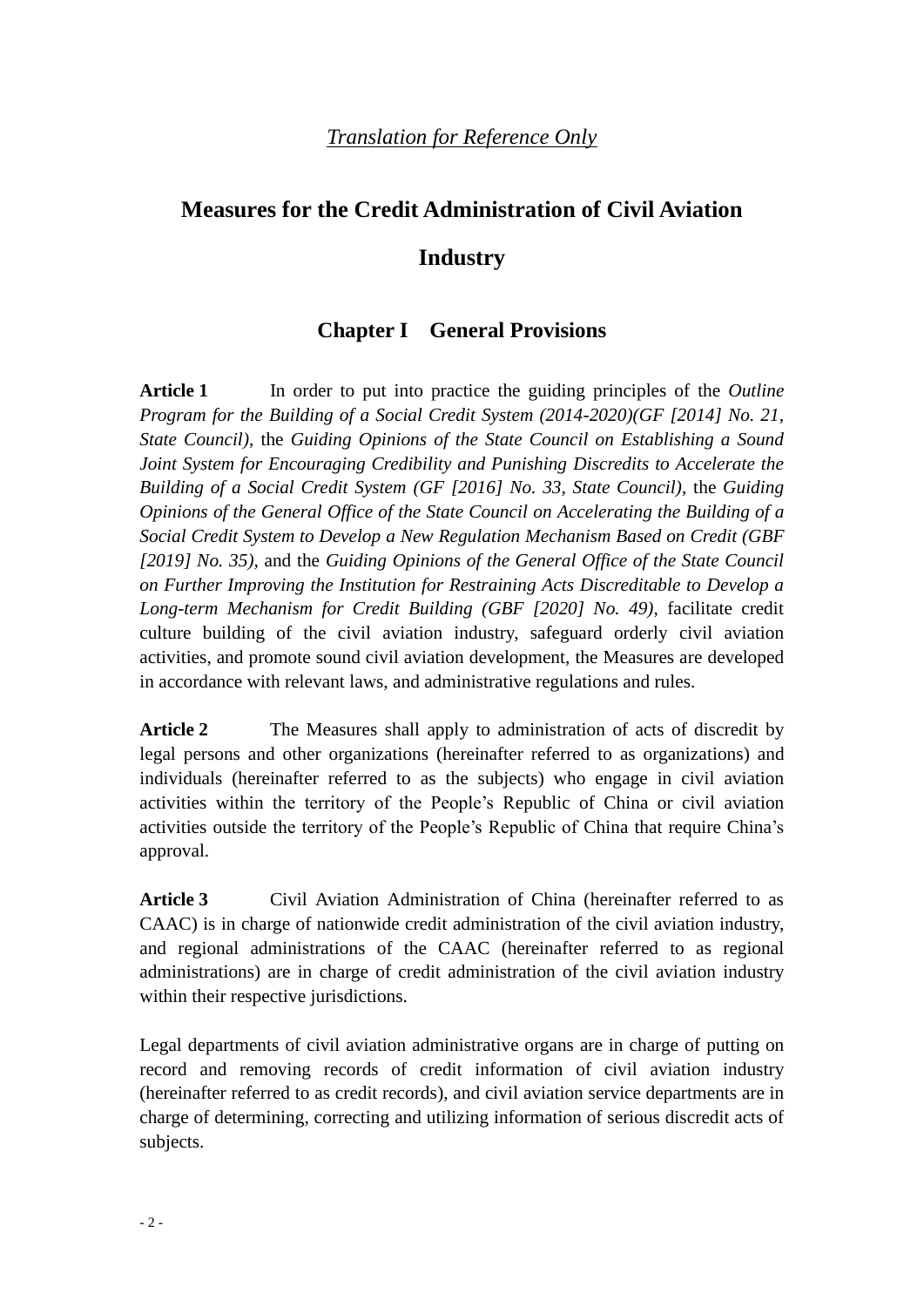**Article 4** CAAC shall establish a national credit record system, to comprehensively record the credit information of subjects, which shall include basic information and information of illegal and discreditable acts.

Basic information refers to organizations' names, unified social credit codes and relative persons' names and identification numbers.

Information of illegal and discreditable acts refers to discreditable acts of the subjects that violate relative laws, administrative regulations, rules and provisions or that shall be entered into the credit records in accordance with law. Information of illegal and discreditable acts is categorized as information of general discreditable acts and information of serious discreditable acts. Serious discreditable acts provided for in the Measures shall be recorded as information of serious discreditable acts, other information of discreditable acts shall be recorded as information of general discreditable acts.

Article 5 In the credit records, organizations shall be identified by unified social credit code, foreign airlines and airlines of Hong Kong, Macao and Taiwan shall be identified by two-letter code, and other foreign licensed organizations, the serial numbers of the licenses. Individuals shall be identified by identification number, and those without an identification number, passport number or number of other identity documents.

Article 6 Civil aviation administrative organs shall use credit information of the civil aviation industry according to law, commend credibility and punish discredit; and allow entities and individuals to use credit information of the civil aviation industry, so as to give full play to the role credit administration in guiding civil aviation development.

## **Chapter II Administration of Credit Information**

Article 7 General discreditable acts of the subjects shall be determined and put on record as discredit information automatically by CAAC Supervision and Enforcement System (SES).

Serious discreditable acts of the subjects shall be determined and put on record by civil aviation administrative organs within 90 days since detection of the acts. For the serious discreditable acts that are determined in conjunction with administrative handling, the time limits shall be those of administrative handling.

Article 8 The following acts constitute serious discreditable acts:

1. acts that cause accidents for which accountability shall be ascertained;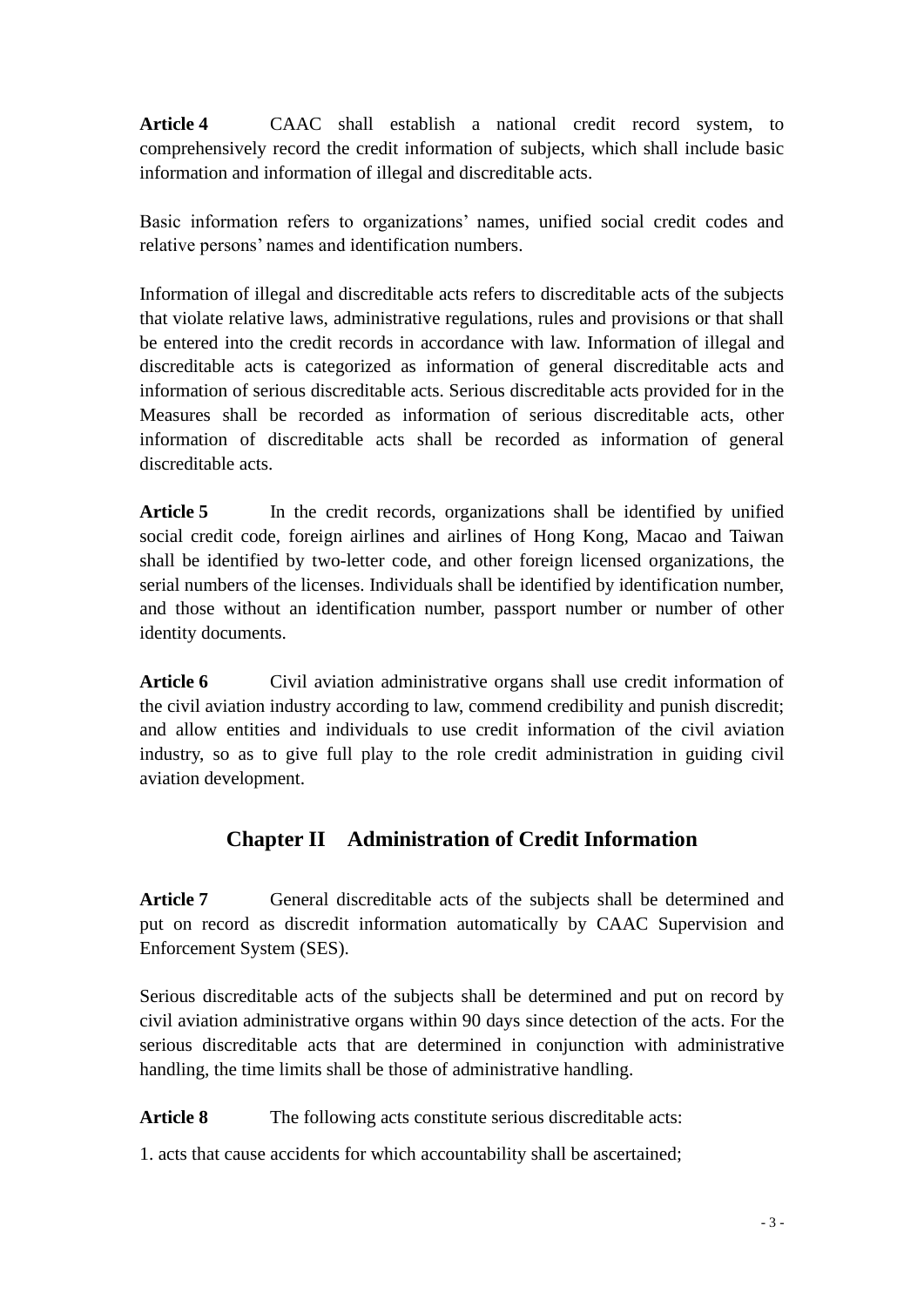2. acts that intentionally break the law and constitute one of the following circumstances:

1) causing serious incidents for which accountability shall be ascertained;

2) resulting in hijacking, airplane explosion and other severe events of unlawful interference, or violent or terrorist events, or events of unlawful incursion into controlled areas at airport and access the aircraft for which security accountability shall be ascertained;

3) acts that violate the *Provisions on the Administration of Flight Regularity*, and severely infringe the interests of consumers and cause significant social effects;

4) constituting serious ones according to civil aviation pricing and charging laws, regulations and rules;

5) leading to major or particularly major cyber security events that directly affect civil aviation transport, operation, service and support;

3. acts that were punished for intentional law-breaking with a single violation act being subject to a fine of no less than 30,000 yuan, revoking of administrative permit, suspension of operation and business, or cancellation of administrative permits by CAAC administrative organs;

4. being capable but refusing or avoiding to implement decisions of civil aviation administrative organs after the decisions are made;

5. refusing to provide materials, intentionally providing false materials, false commitments, false testimony, cheating or assisting cheat by others when applying with CAAC administrative organs for documentation or administrative permits, or accepting inspections, investigations, assessments and tests organized by CAAC administrative organs;

6. acts of forging, altering, selling, leasing, lending or illegally transferring in other forms administrative permits issued by CAAC administrative organs;

7. acts of unlicensed operation;

8. acts that are determined as serious discreditable acts by other laws, administrative regulations or rules during civil aviation activities.

Where a single act of the subject constitutes two or more of the abovementioned circumstances, it shall be entered as one serious discreditable act in credit records for a validity period whichever is longer.

Where an organization is decided as conducting serious discreditable acts due to the abovementioned acts, its legal representative, major person in charge and other persons with direct responsibilities shall all together be determined as with serious discreditable acts.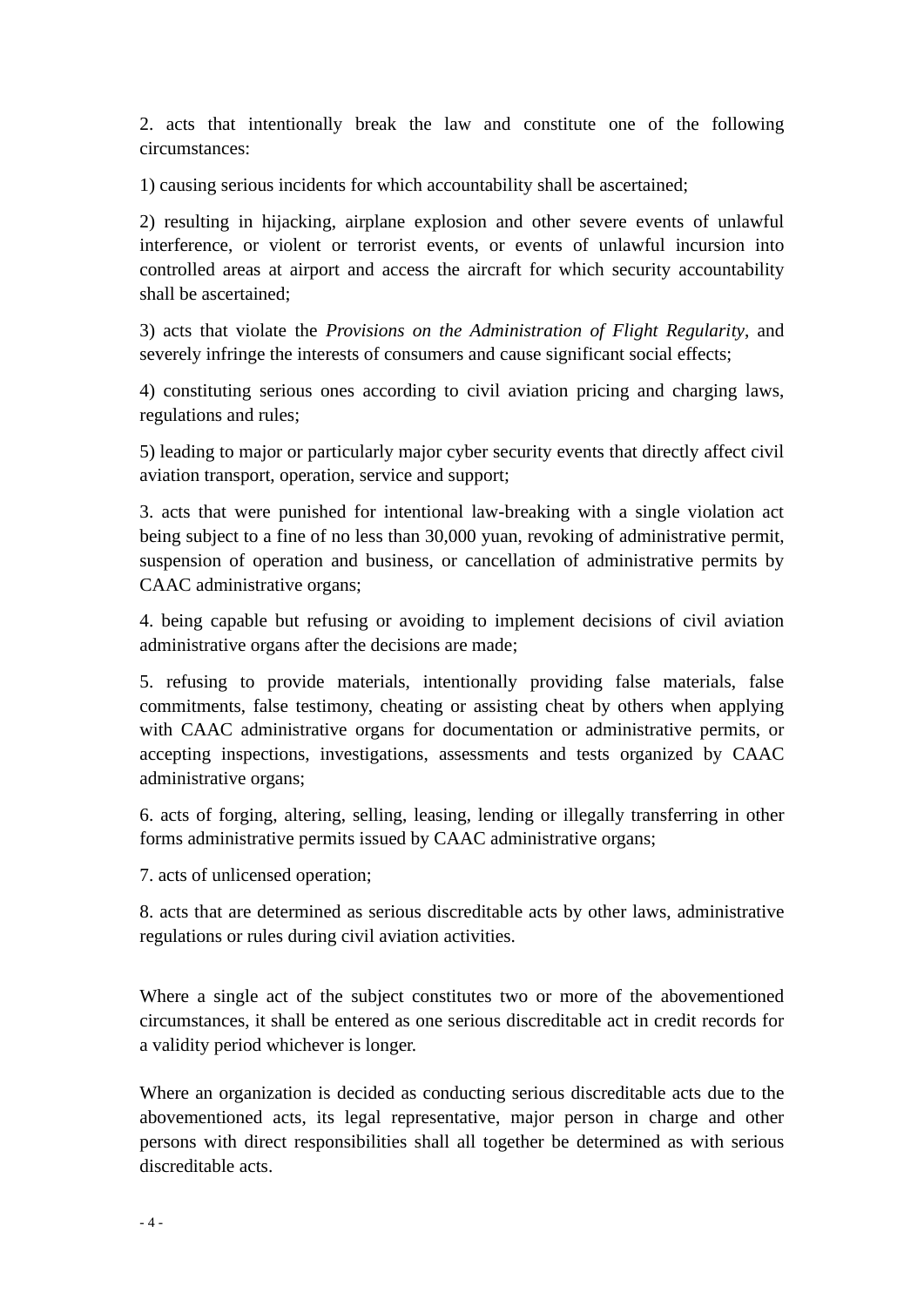"Being capable to implement" in subparagraph 4 above refers to circumstance where relevant subjects have the obligations and capabilities to implement and there exists no reasonable force to hinder the implementation.

**Article 9** Determination of credit information shall be responsible by the civil aviation administrative organs or designated civil aviation administrative organs located where the discreditable acts occurred. Discreditable acts that occur during flight of a civil aircraft shall be determined by the civil aviation administrative organ located where the aircraft first lands. Where the acts of a subject occur at a place different from the residence place of the subject, the civil aviation administrative organ responsible shall also notify the civil aviation administrative organs of the residence place.

Discreditable acts that occur outside the territory of the People's Republic of China shall be determined by the civil aviation administrative organ of the residence place of the subject. Where both the place of acts and residence place of the subject are not in the territory of the People's Republic of China, the discreditable acts shall be determined by the civil aviation administrative organ that approved the subject to conduct the civil aviation activities concerned.

Where a superior civil aviation administrative organ conducts as appropriate determination of discreditable acts, it shall take the initiative to notify the subordinate civil aviation administrative organ that has jurisdiction.

**Article 10** Civil aviation administrative organs shall verify and obtain evidences of the subject with serious discreditable acts, collect basic information of the subject and information of the serious discreditable acts, and file relevant evidence materials for record.

Information of serious discreditable acts includes causes and facts, law enforcement entities, administration handling decisions, collecting department and date, among others.

Basic information of other relevant persons shall also be collected if the discreditable acts shall be entered in individual credit records according to paragraph 3 of Article 8.

**Article 11** Where serious discreditable acts shall bed entered in the credit record, civil aviation administrative organs shall inform the subject concerned, via Decision Letter on Serious Discreditable Acts in the Civil Aviation Industry, of the recorded facts, causes, basis and punishment measures, unless the civil aviation administrative organs have already made clear the issues above in relevant administrative handling notice.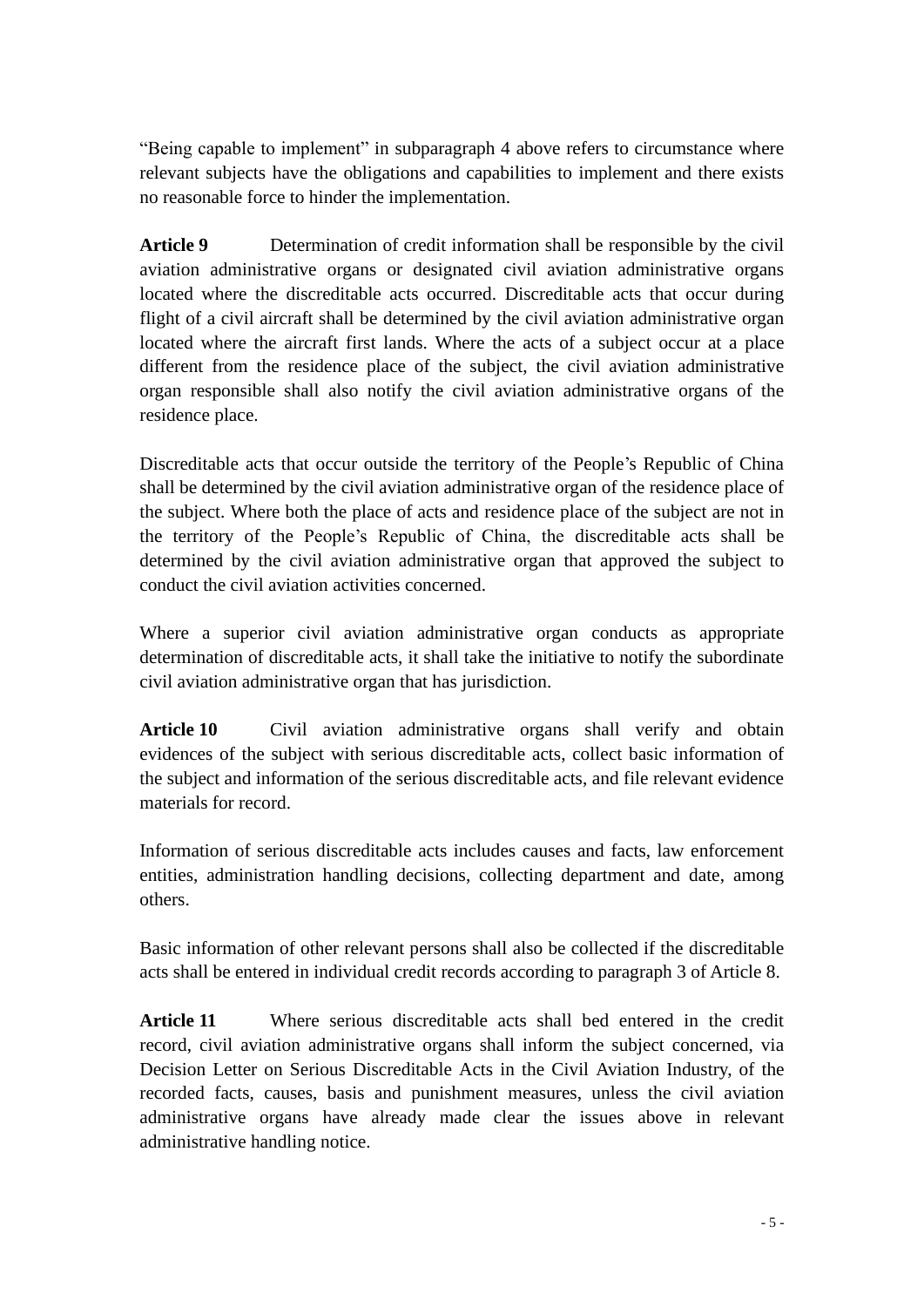The subject concerned has the right to presentation and defense within the time limit as provided for in the Decision Letter, otherwise the right to presentation and defense shall be deemed given up.

Where the subject requests to make presentation and defense, civil aviation administrative organs shall decide over whether the serious discreditable acts of the subject should be entered in the credit records after hearing the comments from the subject. Facts, causes and evidences submitted by the subject shall be reviewed by the civil aviation administrative organs, and accepted if they are found true.

**Article 12** Where a civil aviation administrative organ has made the decision to enter the serious discreditable acts of the subject into the credit records, it shall inform the subject concerned via a Decision Letter on Serious Discreditable Acts in the Civil Aviation Industry of the causes and consequences of the decision, and punishment measures, conditions and procedures to remove the record and remedy measures, unless the civil aviation administrative organ has already made clear the issues above in relevant administrative handling notice.

Civil aviation administrative organs may summon the subject for caution talks to urge the honoring of relevant obligations and mitigation of adverse effects. Credit records shall contain information about such caution talks if the talks are carried out.

Where the subject is a public institution or a state-owned enterprise, civil aviation administrative organs shall notify its superior entities in charge; where the subject is staff of a public institution or a state-owned enterprise, civil aviation administrative organs shall notify his or her affiliated entities; where the subject joins an industry association, civil aviation administrative organs may notify the industry association concerned.

**Article 13** Validity of credit records is one year. However, credit record filed in accordance with subparagraph 3 of paragraph 1 of Article 8 of the Measures shall remain valid for three year. Validity of credit records shall start since the date when relevant notices are delivered.

Credit records shall automatically expire and be removed by SES upon the end of validity period.

Article 14 For those with credit records due to acts in subparagraph 3 of paragraph 1 of Article 8 of the Measures for 6 months, or due to other circumstances for 3 months, and have corrected their discreditable acts and eliminated the adverse social impact, the subjects may submit relevant materials to the original determining organ to apply for credit restoration, and early removal of credit record before the validity expires.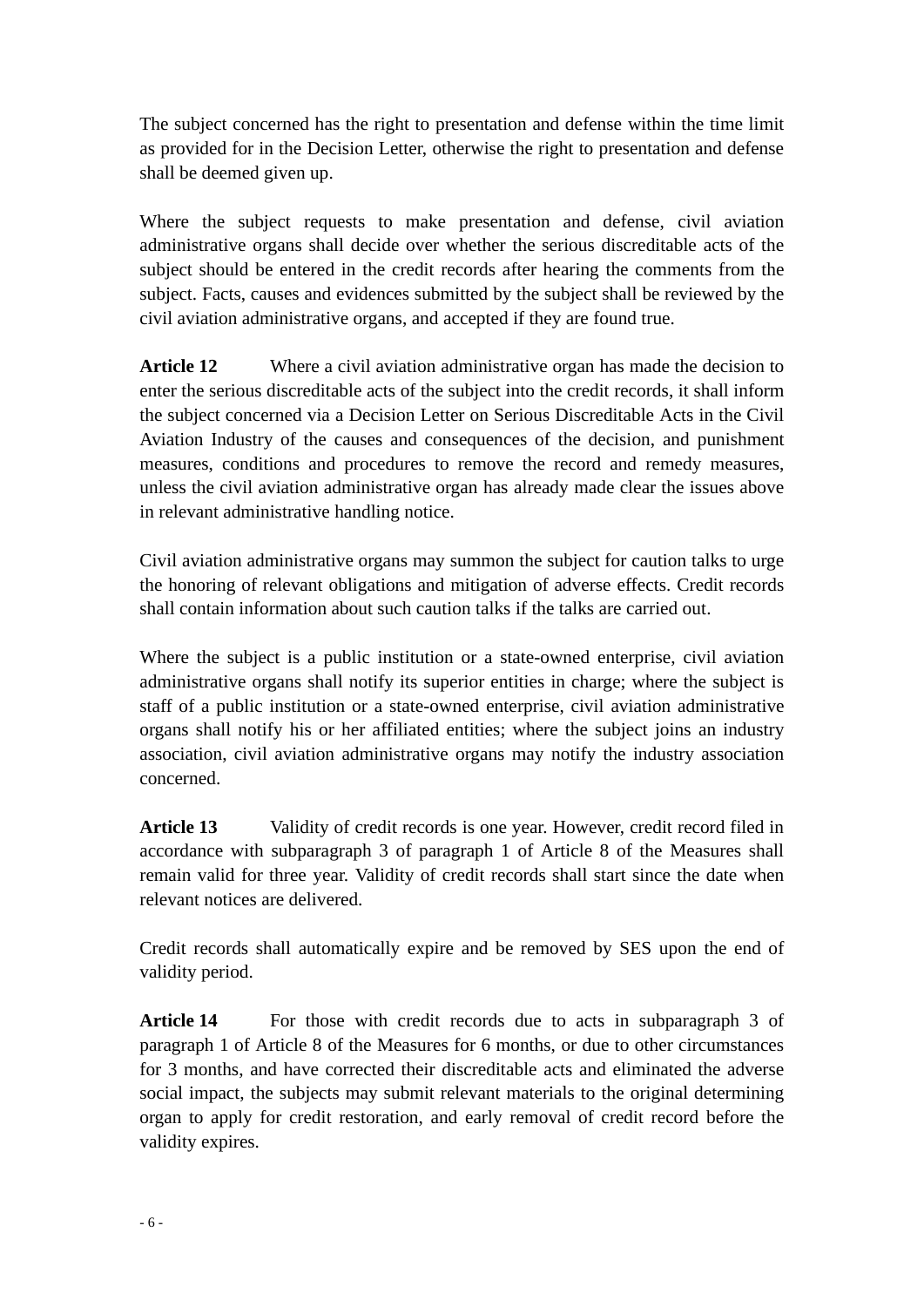Where civil aviation administrative organs agree to have credit restored, they shall remove relevant record, along with others entered according to paragraph 3 of Article 8 of the Measures, from SES within 20 working day upon receiving all application materials. Where civil aviation administrative organs disagree to have credit restored, they shall inform the applicant in written form within 20 working days upon receiving all application materials, and state the reasons.

Individuals with credit records entered together with others and/or organizations in accordance with paragraph 3 of Article 8 of the Measures shall not separately apply for credit restoration.

**Article 15** Determination of information of serious discreditable acts or credit restoration shall be reviewed and approved by executive meetings of civil aviation administrative organs or the institutions authorized by the meeting.

## **Chapter III Utilization of Credit Information**

**Article 16** CAAC shall publish on its official website information of organizations with serious discreditable acts entered into the credit records, and sort and transferred, according to relevant provisions, the information of the subject with recorded serious discreditable acts in the credit records to [www.creditchina.gov.cn](http://www.creditchina.gov.cn/) and [www.zggov.cn,](http://www.zggov.cn/) and in the National Enterprise Credit Information Publicity System.

Where the abovementioned credit records have been removed, information about the removal shall be sorted and transferred to [www.creditchina.gov.cn](http://www.creditchina.gov.cn/) and [www.zggov.cn,](http://www.zggov.cn/) and in the National Enterprise Credit Information Publicity System, and CAAC shall cease publishing relevant information on its official website.

**Article 17** When conducting the following activities, civil aviation administrative organs shall check for information of serious discreditable acts of the subject in SES and impose punishment on the subject who is with information of serious discreditable acts in credit records as appropriate:

1. where a subject applies for administrative permits, the application shall be reviewed against higher standards according to law, and the notification-commitment mechanism shall not be applicable;

2. where imposing an administrative punishment, it shall be done by harsher standards according to law;

3. for handling of violating acts, the fault-tolerance mechanism of statutory self-inspection shall not be applicable;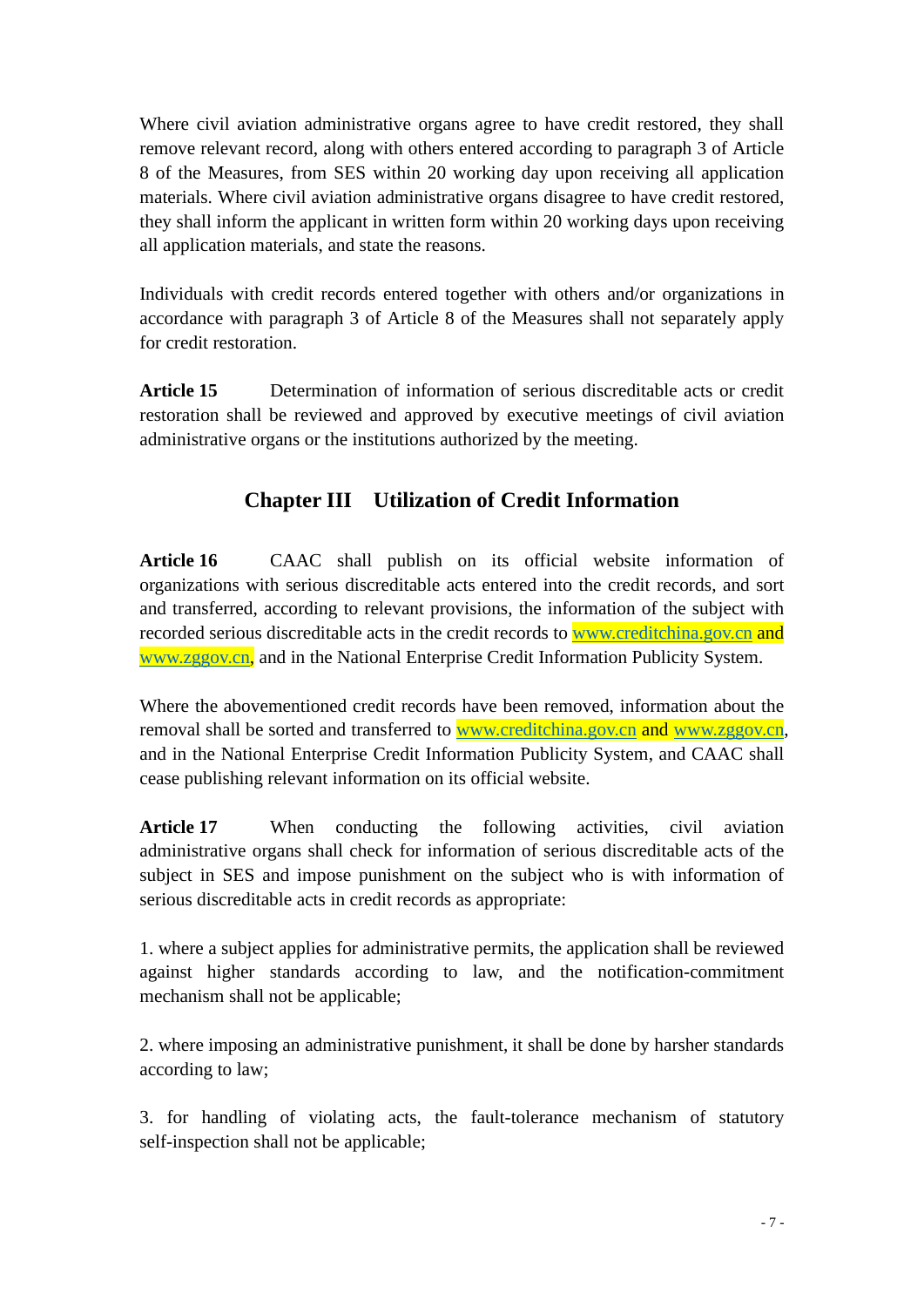4. when developing administrative inspection plan, a higher frequency of inspection shall be applied.

Where it is necessary to adopt other punishment measures in the National Basic List of Punishment Measures for Discredits, those punishment measures shall be imposed according to relevant provisions.

**Article 18** Where an organization changes its name, the credit status of the organization decided by civil aviation administrative organs and the way to use the credit information shall remain applicable.

Organizations with the following circumstances are subject to adjustments according to the following principles:

1. in case of split-off, the organization after split-off that operates the business with discreditable acts before shall inherit the credit status determined on the original organization and the ways to use the credit information, while other split-off organizations shall be deemed as newly registered organizations;

2. in case of dissolution and split up, all split organizations shall be considered as newly registered organizations;

3. in case of merger, the organizations after merger shall inherit the credit status decided on the acquiring party and the ways to use the credit information;

4. in case of new establishments and consolidation, the organizations after consolidation shall be considered as newly registered organizations.

## **Chapter IV Protection and Supervision of Credit Information**

**Article 19** Civil aviation administrative organs shall ensure data security of credit information, regularly check the information system and protect the lawful rights and interests of relevant subjects.

Relevant entities and individuals shall be held accountable according to the law in case of illegal disclosure of relevant information, or failure to protect, via technical processing, national secrets, commercial secrets and personal privacy contained in the information published.

**Article 20** Where there is any mistake detected or change occurred in credit information, civil aviation administrative organs shall adjust credit records within 5 working days. Where such credit information has already been published or circulated in accordance with the Measures, civil aviation administrative organs shall retreat the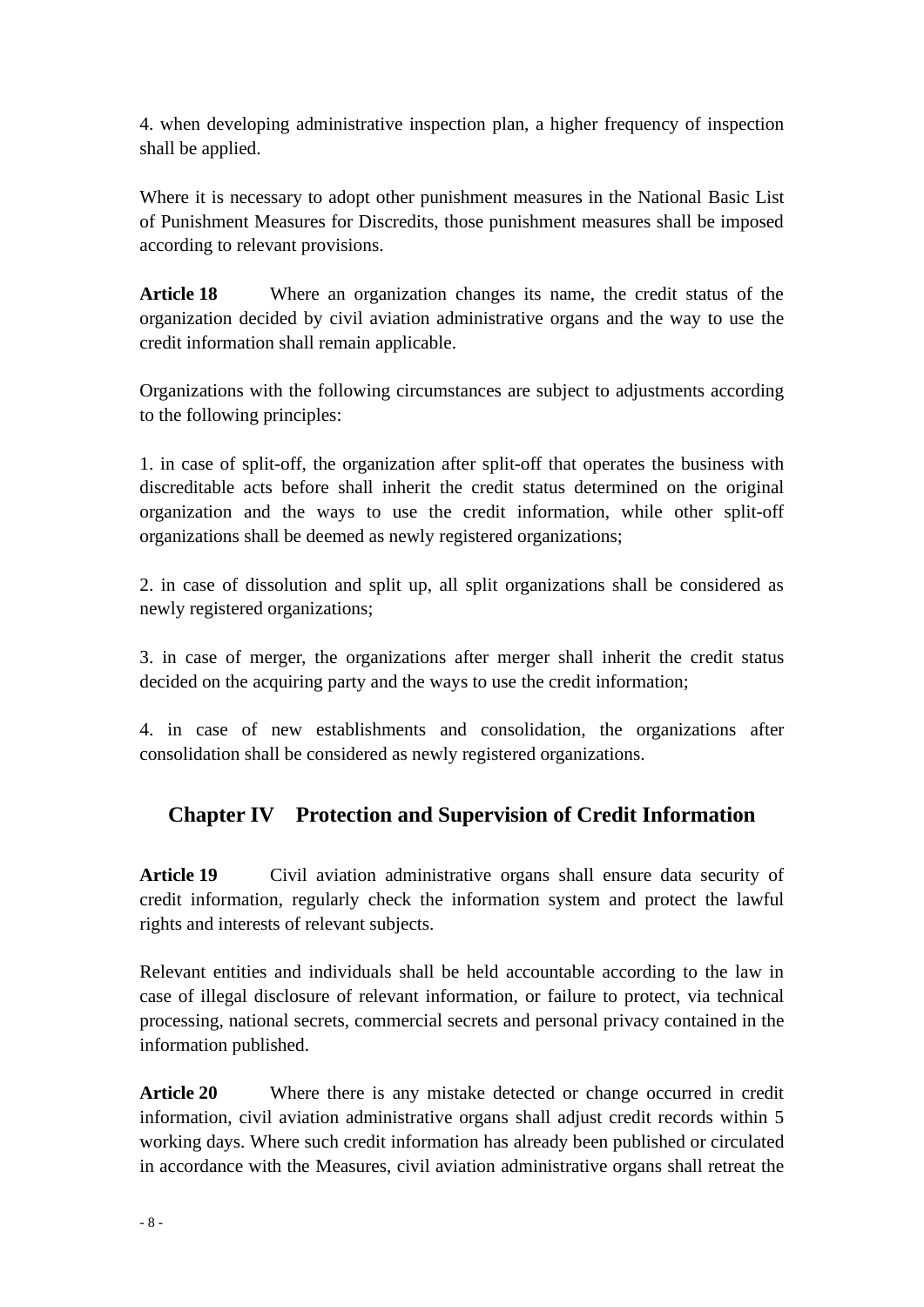original published and circulated content within 3 working days since the adjustment of the credit records.

**Article 21** Civil aviation administrative organs shall carry out credit administration activities according to the Measures. Those who unjustifiably fail to perform or improperly perform their credit administration duties shall be dealt with according to law enforcement oversight procedures and be subject to administrative disciplinary measures according to law.

**Article 22** Credit administration activities by civil aviation administrative organs shall be subject to public scrutiny. Any organization or individual may report information to CAAC via the law enforcement oversight mailbox of [zfjd@caac.gov.cn.](mailto:zfjd@caac.gov.cn)

CAAC legal department shall make a response on whether or not to accept the information reported within 5 working days after its receipt. If accepted, the information shall be processed with 60 days since the date of acceptance, with subsequent results provided to the information provider.

**Article 23** Where a subject has objections the administration and use of civil aviation credit information, he or she may apply for administrative reconsideration and administrative proceedings.

Credit information engaged in administrative reconsideration and administrative proceedings shall be marked in SES by the original determining organ, and any new punishment measures based on such credit information by civil aviation administrative organs shall be suspended for the time being.

## **Chapter V Supplementary Articles**

**Article 23** Applications for credit restoration to civil aviation administrative organs according to the Measures may be submitted via paper documents or email. A paper document is considered received when it is received by civil aviation administrative organs, while an email is considered received when it enters the mail system.

Civil aviation administrative organs shall publish contact mail addresses for credit administration credit information at their official websites.

**Article 24** Credit administration of circumstances other than discreditable acts is regulated separately.

Article 25 The Measures shall become effective on the day of its publication,